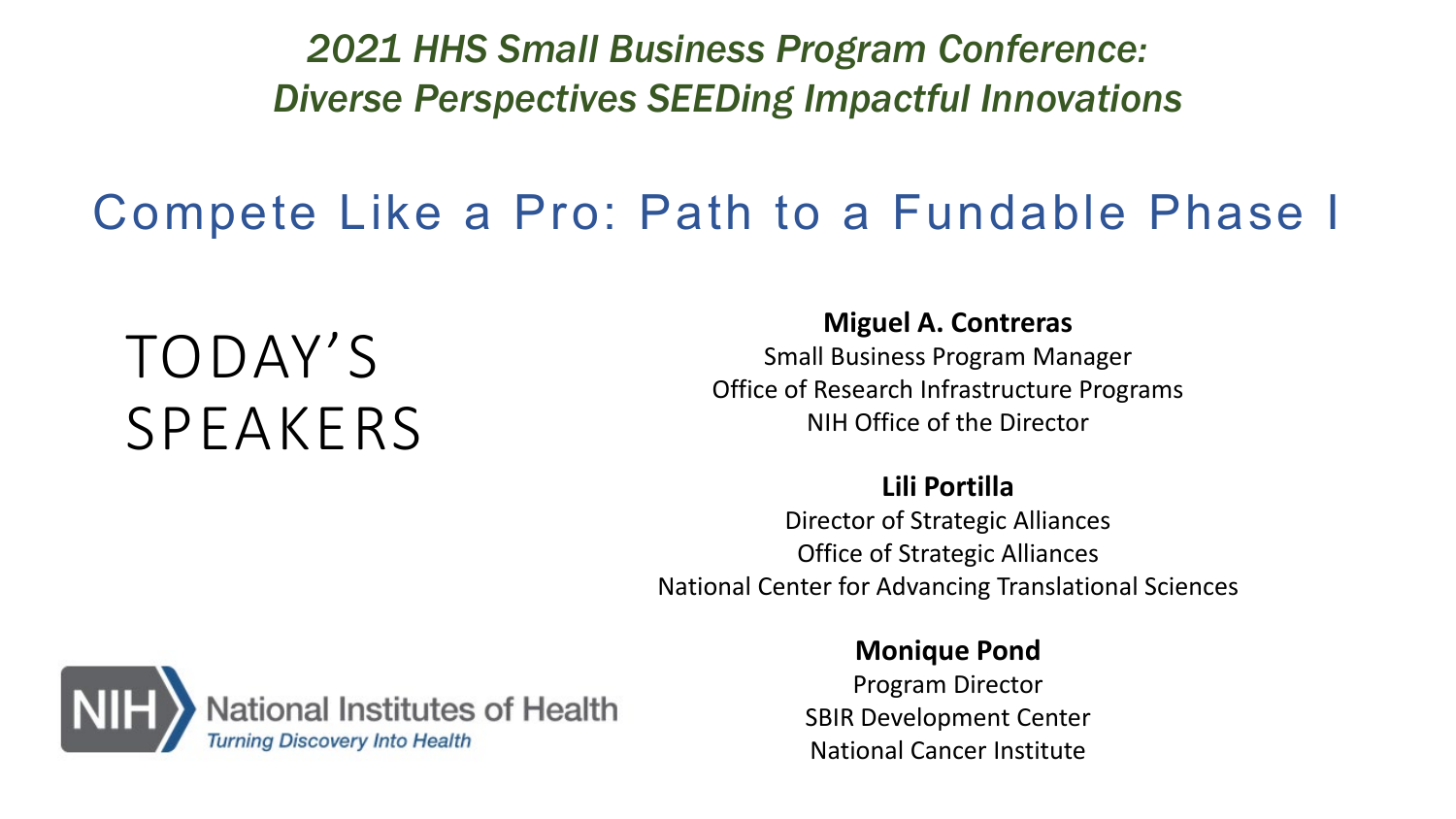### Top Three Essential Tips

- 1. Read the Funding Opportunity Announcements (FOAs) and follow the SBIR / STTR Instructions in the SF424 (R&R) SBIR / STTR Application Guide
- 2. Identify which NIH Institutes, Centers and Offices align best with the topic of you project (visit their websites to help figure this out)
- 3. Reach out to Program Officers to discuss your project; Specific Aims Page [Background / Abstract, Aims / Quantitative Milestones, Outcome] List of Questions

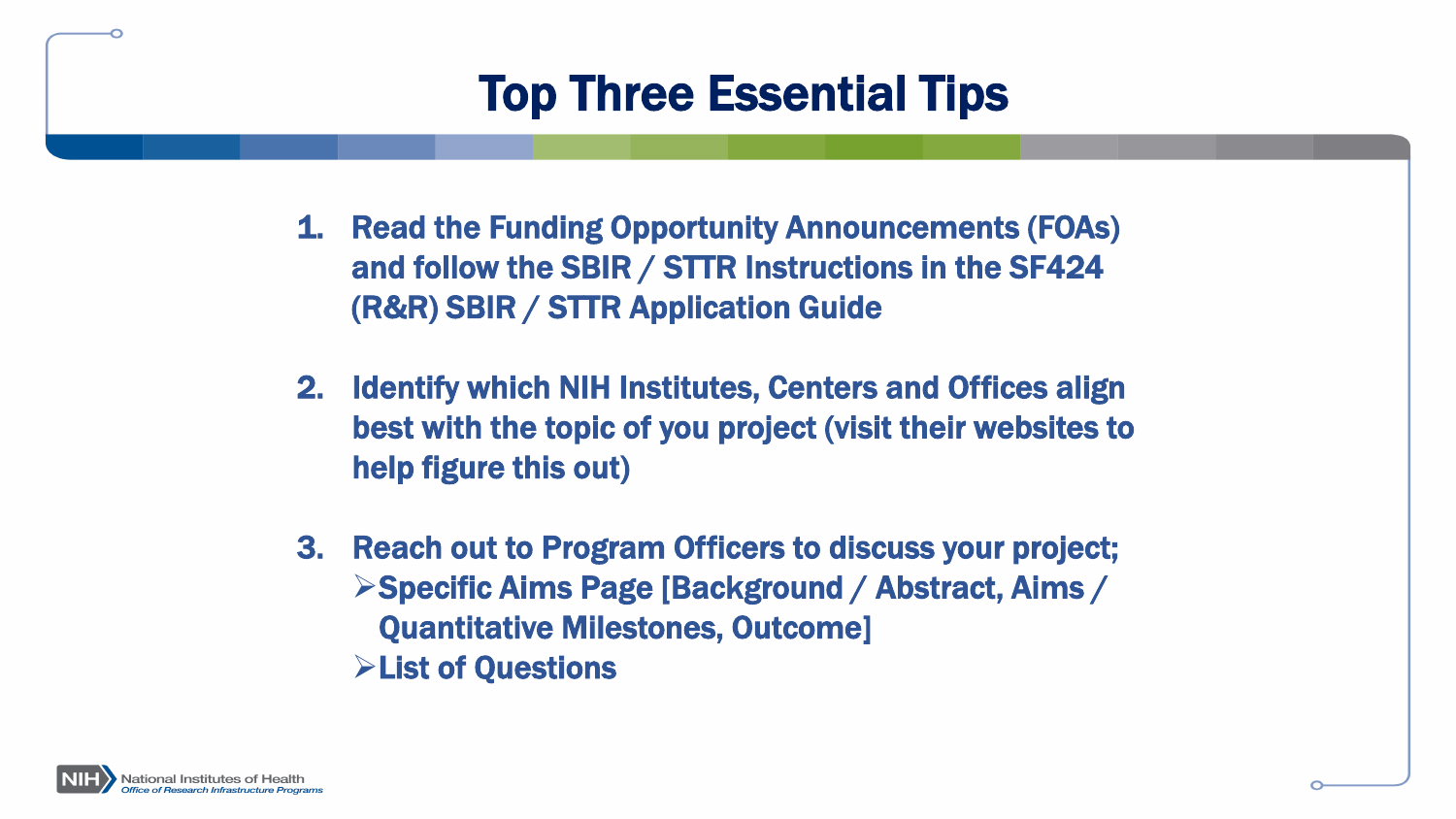### Online Resources

<https://sbir.nih.gov/>

 <https://orip.nih.gov/small-business> Animated Videos: Tips to Create a Small Business Company NIH Small Business Grant Support: Overview Flyer and Fact Sheets: Resources for Small Business Applicants

 https://grants.nih.gov/grants/how-to-apply-application-guide/ format-and-write/write-your-application.htm

<https://report.nih.gov/>

[miguel.contreras@nih.gov](mailto:miguel.contreras@nih.gov)

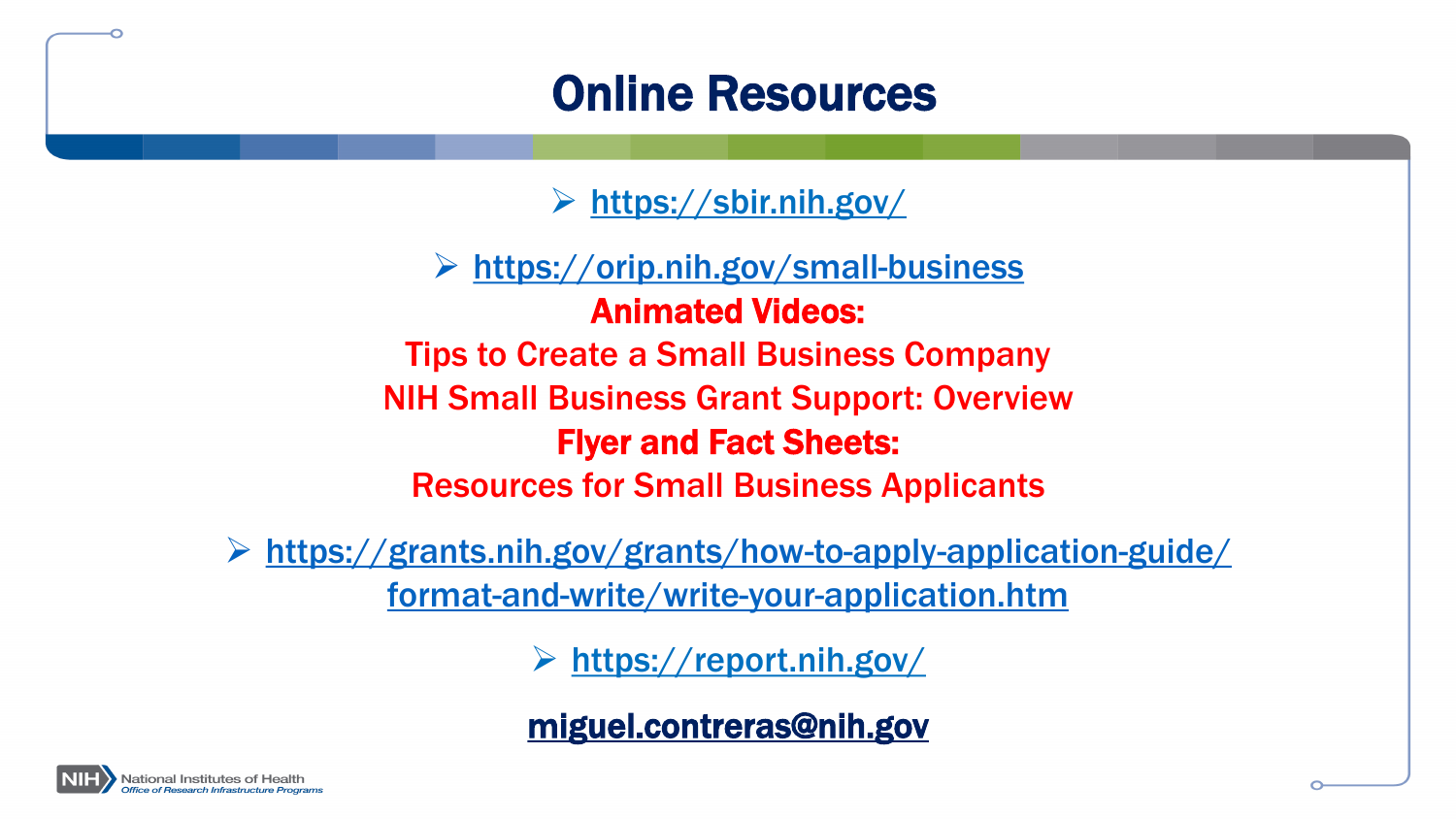#### **Electronic Grant Application Submission**

• SBIR/STTR applications must be submitted electronically.

#### **Registrations are required; START EARLY**

- $\triangleright$  DUNS Number (Company)
- $\triangleright$  System for Award Management (SAM)
- Grants.gov (Company)
- $\triangleright$  eRA Commons (Company and all PD/PIs)
- $\triangleright$  SBA Company Registry at SBIR.gov
	- <http://era.nih.gov/applicants/index.cfm>





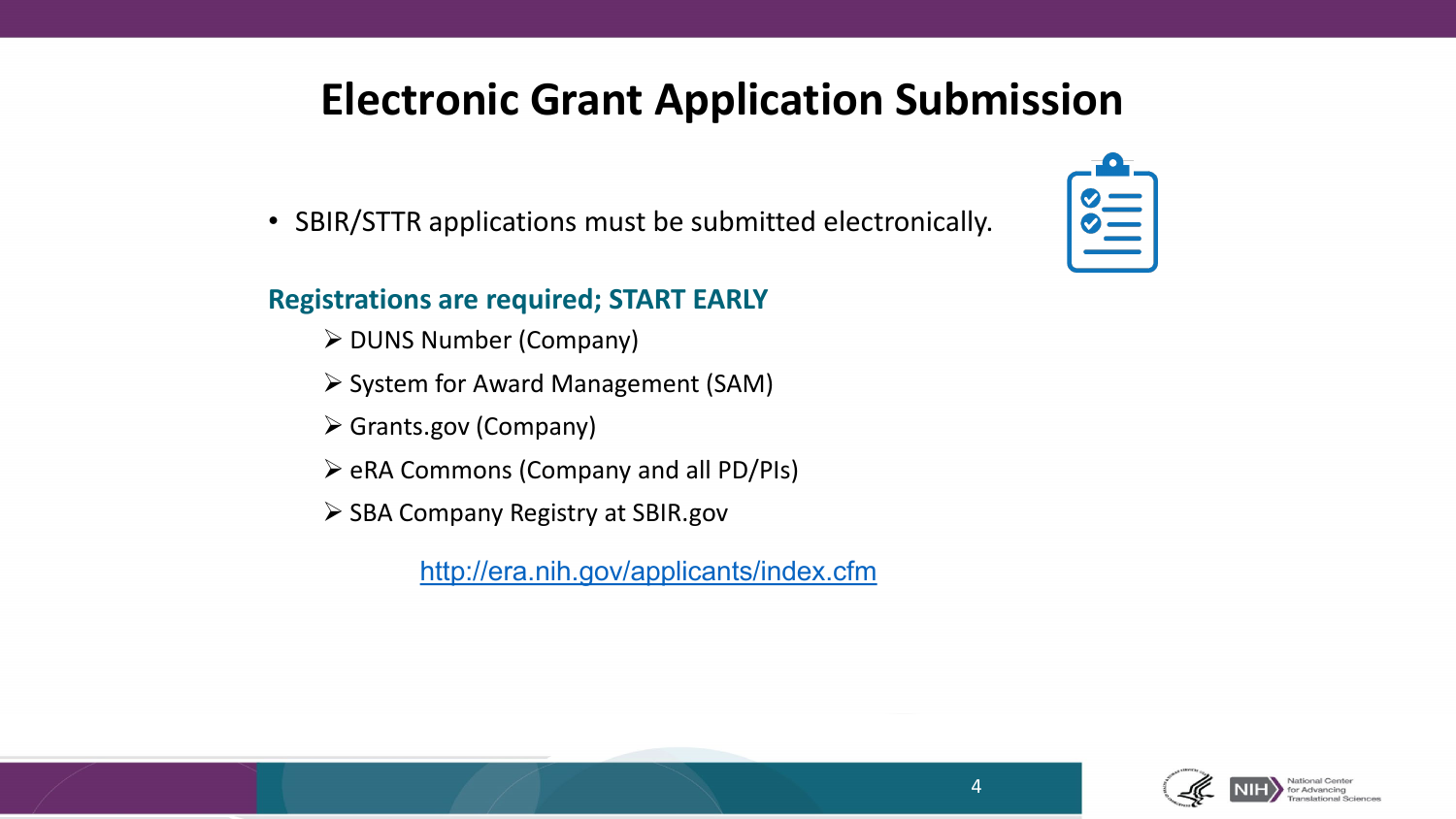

### **Common Application Problems**



- No Significance: Unimportant problem, unconvincing case for commercial potential or societal impact
- Inadequately defined test of feasibility.
- Lack of innovation
- Diffuse, superficial or unfocused research plan
- Questionable reasoning in experimental approach
- Failure to consider potential pitfalls and alternatives
- Lack of experience with essential methodologies
- Unfamiliar with relevant published work
- Unrealistically large amount of work proposed